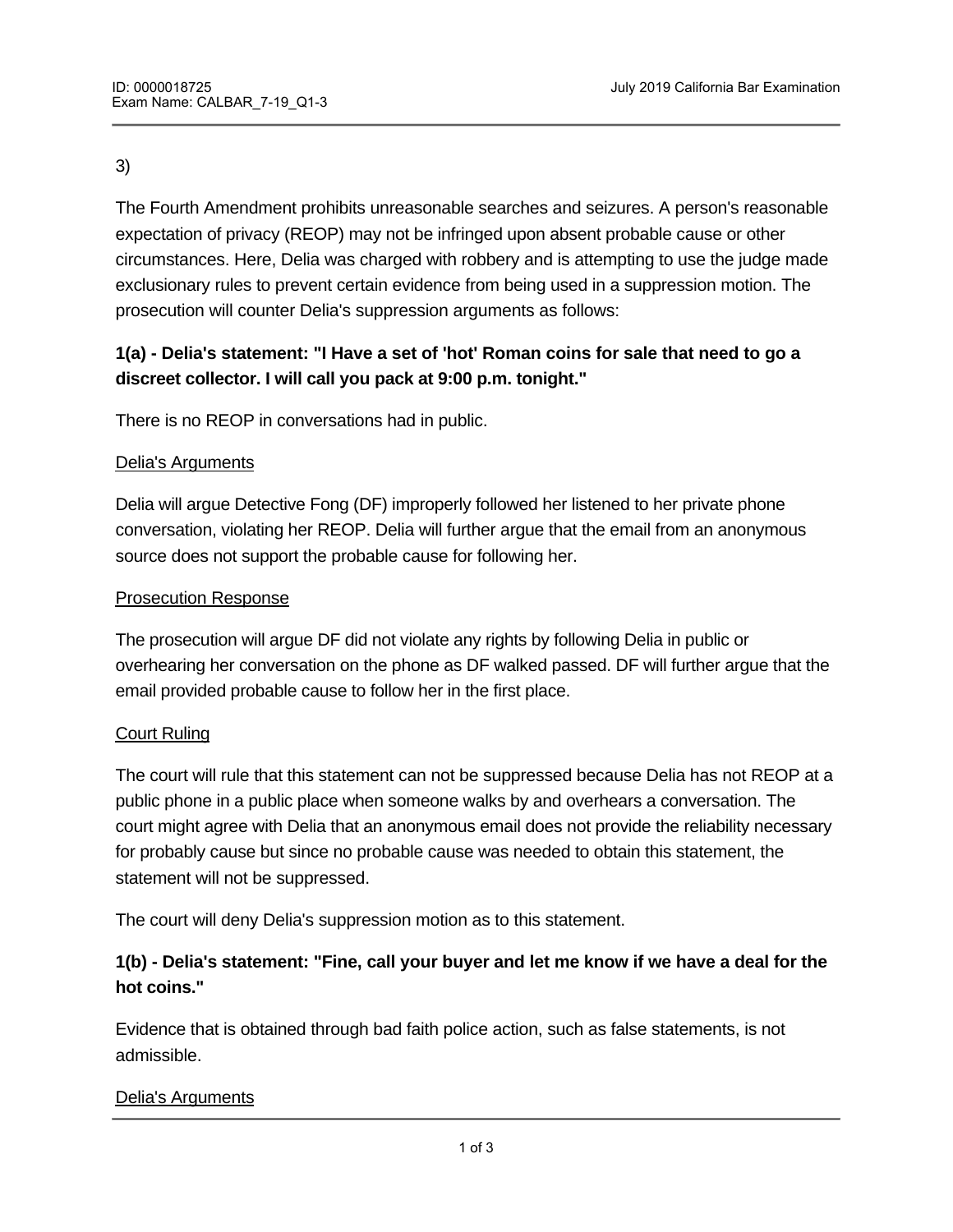Delia will argue that the use of the parabolic microphone and improper entrance by stating "lives are at stake" into Nell's house violated her Fourth Amendment rights.

## Prosecution Response

The prosecution will respond that the microphone was not special equipment and purchased at a pet store. Further, the prosecution will state that Nell consented to use of his deck at 9:00pm at night.

# Court Ruling

The court will likely rule that the use of the microphone was permitted because it was not a special tool and available to the public at a pet store. Moreover, the conversation was at a public payphone where Delia has little REOP. Regarding the use of Nell's deck, the court will rule that DF improperly used a false statement to enter the premises. Thus, although Nell granted consent it was premised on a fraudulent misrepresentation.

The court will likely rule this statement should be suppressed because it is the "fruit of a poisioness tree."

### **1(c) - The Roman Coins**

### Delia's Arguments

Delia will argue that the search warrant was improperly based on the email and statements from using the microphone on Nell's porch.

### Prosecution Response

The prosecution will respond that the search warrant was valid and signed by a judge.

### Court Ruling

Even assuming the search warrant properly listed the coins as the item to find, the court will look to the independent source and inevitable discovery doctrine to allow the coins to enter evidence. Although the court will view the search warrant as defective since the above statement came from DF's improper conduct, the coins would be available from inevitable discovery or possibly from the buyer of the coins, an independent source.

Delia's motion to suppress the coins will likely be denied.

### **2 - Delia is likely guilty of robbery**

Robbery is the trespassory taking away of the property of another with intent to deprive where